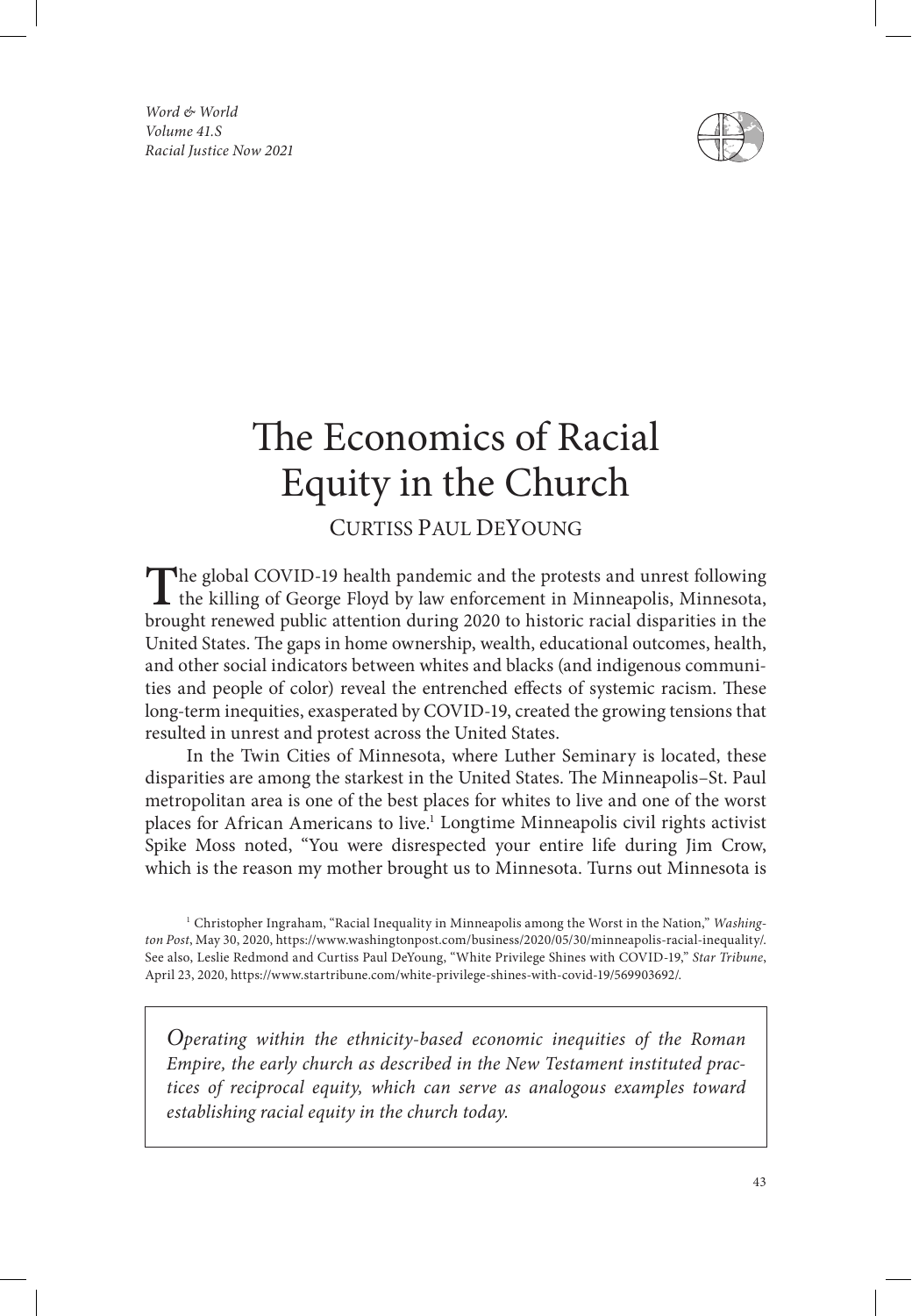Mississippi up north."<sup>2</sup> Thus, the explosive outburst after the traumatic murder of George Floyd was not shocking to local activists and academics focused on racial dynamics. The conditions were ripe for such a moment.

As theologically informed Christian leaders, we look to the ministry of Jesus of Nazareth and the first-century church for wisdom in times such as these. The conditions in the twenty-first century have much in common with the firstcentury setting narrated in the New Testament. Jews were an oppressed ethnic minority group and colonized subjects under the rule of the Roman Empire. A Roman exceptionalism and sense of supremacy existed, exhibited in beliefs that Jews were "born of servitude"<sup>3</sup> and "good for nothing but slavery."<sup>4</sup> All across the empire, Jews experienced extreme prejudice and, as a result, often suffered economic deprivation—especially in Palestine, where Jews were highly concentrated. These social realities likely caused extreme disparities among ethnic groups in the Roman Empire, creating a reality that could be comparable to our own racial context in the United States.

> *As theologically informed Christian leaders, we look to the ministry of Jesus of Nazareth and the first-century church for wisdom in times such as these. The conditions in the twenty-first century have much in common with the firstcentury setting narrated in the New Testament.*

As colonial subjects and an ethnic minority group, Jews were contained by law enforcement within physical and psychic boundaries in the Roman Empire. Furthermore, Jews in Jerusalem and greater Palestine were also under the military occupation of the empire. Over the years, thousands of Jews in Judea were crucified in Roman state-sponsored killings. I assume that first-century Jews (and Jewish Christians) experienced the fear, rage, despondency, and related emotions that are expressed in the twenty-first century as a result of the endless police killings of black women and men in the United States. In the first-century Roman Empire, the protest mantra could have been "Jewish lives matter."

Following the crucifixion and resurrection of Jesus, the church emerged into a first-century reality of economic inequity based on ethnicity and state-sponsored terrorism with law enforcement as the public face. In the early days, the community of followers of Jesus was primarily a Jewish church, meeting in the homes of Jewish Christians. These embryonic communities, composed primarily of Jews, became

<sup>&</sup>lt;sup>2</sup> Spike Moss, interviewed in Rohan Preston and Jenna Ross, "Seeking Justice, Leaving a Legacy," *Star Tribune*, September 15, 2020, https://www.startribune.com/together-these-civil-rights-leaders-changed -minnesota-but-not-as-much-as-they-hoped/572348412/.

<sup>3</sup> Neil Elliott, "The Apostle Paul and Empire," in *In the Shadow of Empire: Reclaiming the Bible as a History of Faithful Resistance,* ed. Richard A. Horsley (Louisville: Westminster John Knox, 2008), 102.

<sup>4</sup> Richard A. Horsley, *Jesus and Empire: The Kingdom of God and the New World Order* (Minneapolis: Fortress, 2003), 21.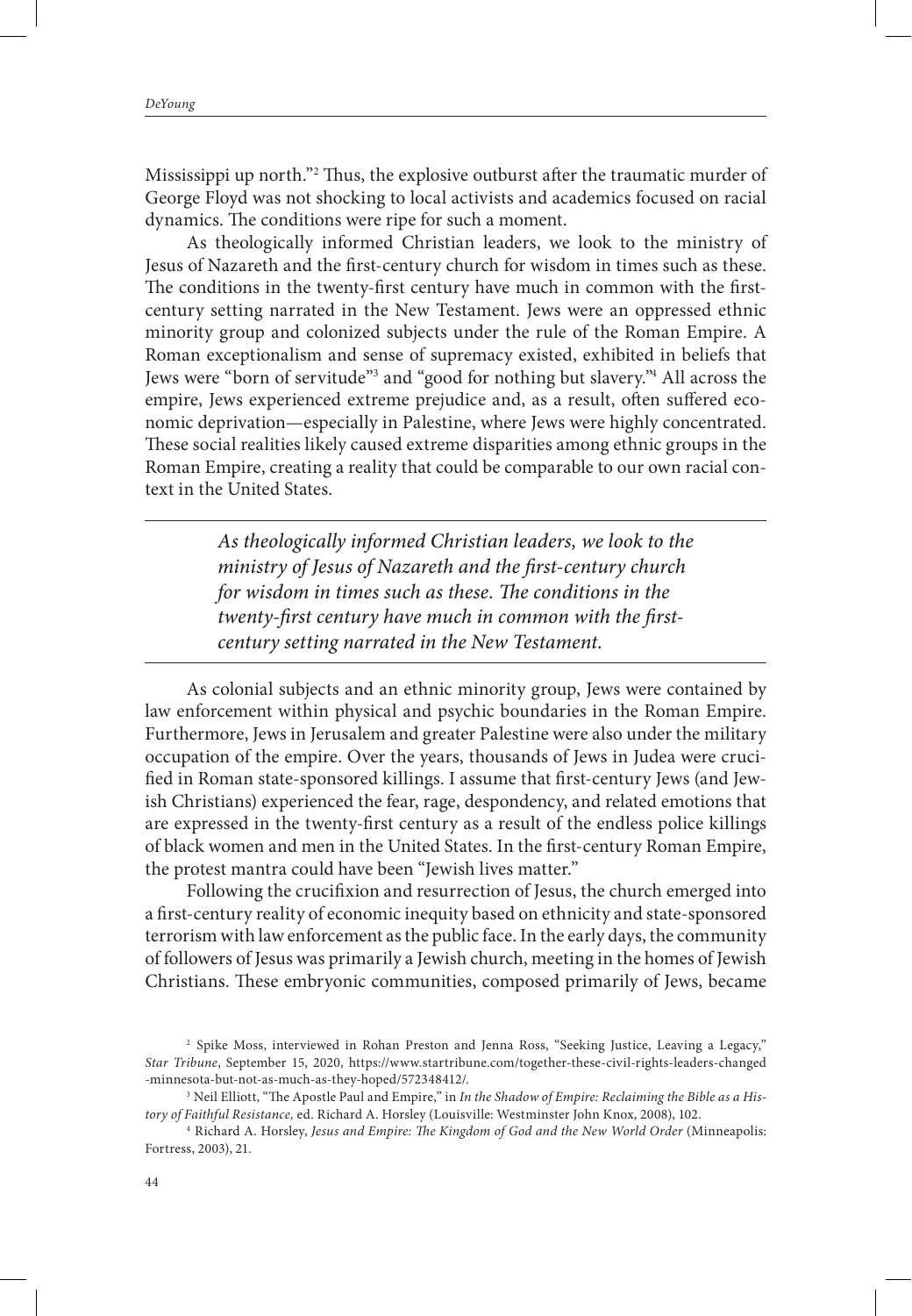places of healing from the impact of colonialism and oppression (much like the black church has been in the United States).<sup>5</sup> As the church spread into Diaspora Jewish communities throughout the Roman Empire, Greeks and Romans were invited to join Jewish followers of Jesus. Politically powerful Romans, as well as Greeks who benefited from empire privileges, temporarily let go of their advantages and entitlements to enter the homes of oppressed and colonized Jews for worship, discipleship, and community.

Even Roman law enforcement officers joined these Jewish believers. In Acts 10, the apostle Peter invites a Roman centurion named Cornelius to join the church. Theologian Willie Jennings notes, "If a centurion and his household could be drawn into a new circle of belonging, then its implications for challenging the claims of the Roman state were revolutionary."6 In our time, when the transformation of policing is paramount, Jennings's analysis offers us a valuable perspective.

The New Testament model of the church was one where an oppressed minority community welcomed people from the privileged dominant culture into the local congregation.<sup>7</sup> These first-century congregations were led by oppressed Jews whose daily existence was marked by the realities of a racist society. Once Greeks and Romans joined with Jewish followers of Jesus, the Roman supremacist power dynamics structured into the empire had to be negotiated and negated inside the organizational systems of the first-century church.

With this context provided for the similarities between the first century and the twenty-first century, I want to examine a process of equity that was introduced into the first-century church that might have merit for the church in our times.

### Equity in Times of Crisis

At the beginning of the COVID-19 health pandemic, many Christian leaders looked to Scripture for insights and wisdom. This text, which speaks of global famine, offers a dilemma with similar challenges.

At that time prophets came down from Jerusalem to Antioch. One of them named Agabus stood up and predicted by the Spirit that there would be a severe famine over all the world; and this took place during the reign of Claudius. The disciples determined that according to their ability, each would send relief to the believers living in Judea; this they did, sending it to the elders by Barnabas and Saul. (Acts 11:27–30)

6 Willie James Jennings, *The Christian Imagination: Theology and the Origins of Race* (New Haven: Yale University Press, 2010), 269.

<sup>&</sup>lt;sup>5</sup> For more on my view of the first-century church as a decolonizing and healing community, see Allan Aubrey Boesak and Curtiss Paul DeYoung, *Radical Reconciliation: Beyond Political Pietism and Christian Quietism* (Maryknoll, NY: Orbis, 2012), 12–23, 79–83; and Curtiss Paul DeYoung, Jacqui J. Lewis, Micky ScottBey Jones, Robyn Afrik, Sarah Thompson Nahar, Sindy Morales Garcia, and 'Iwalani Ka'ai, *Becoming Like Creoles: Living and Leading at the Intersections of Injustice, Culture, and Religion* (Minneapolis: Fortress, 2019), 1–15.

<sup>7</sup> Boesak and DeYoung, *Radical Reconciliation*, 79–83.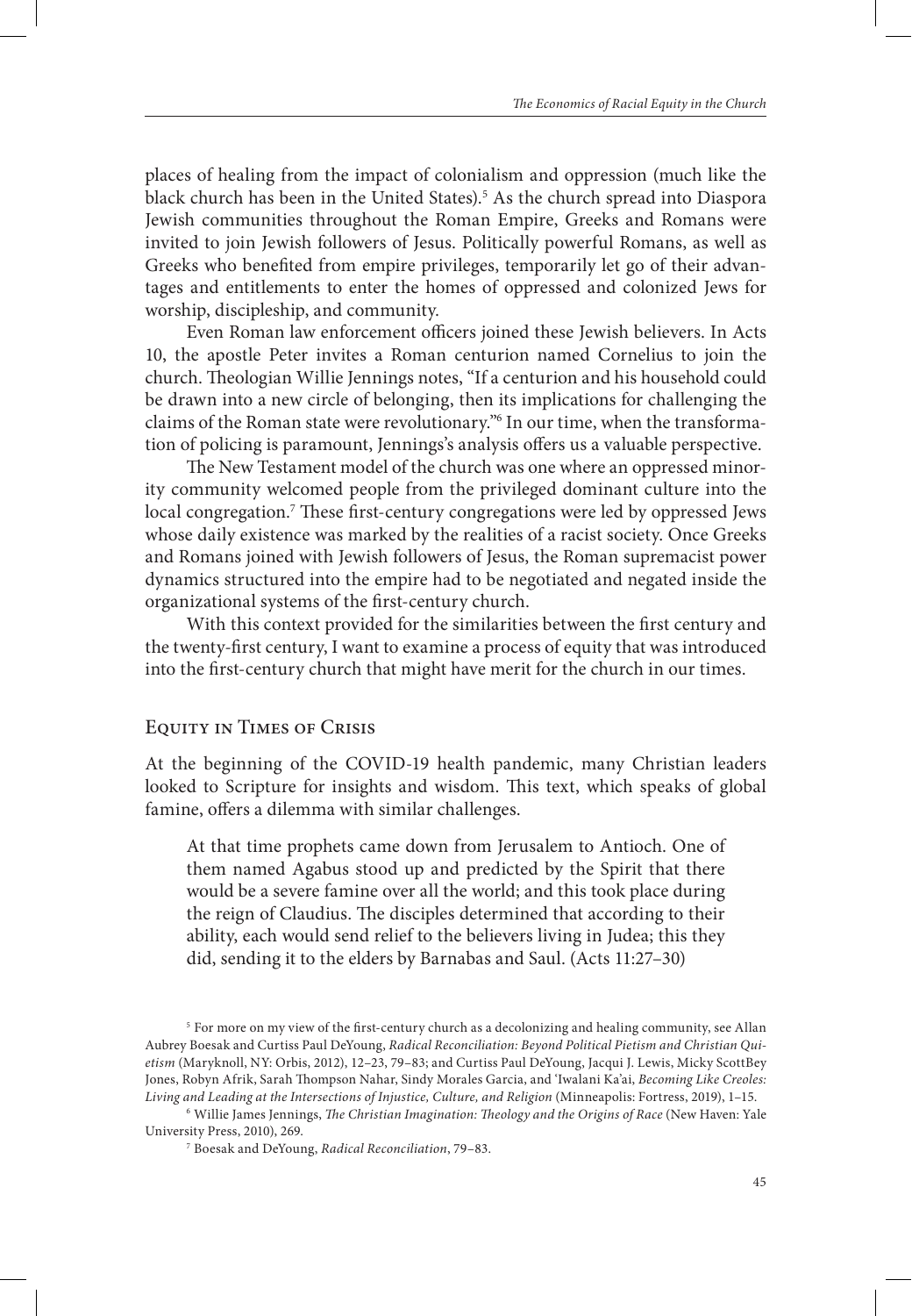The Antioch congregation had greater resources than the congregation in Jerusalem due to the inclusion of privileged Greeks as members, alongside oppressed Jews. So they raised money to send to their sisters and brothers in the faith in Jerusalem who already faced preexisting economic challenges but now also faced a famine on the way.

The presence of Barnabas was critical. As a former member of the Jerusalem church, he brought to Antioch that sense of equity that was the norm in the Jerusalem church. The mother church of Christianity in Jerusalem practiced a radical kind of sharing that created equity among members within the congregation.

Now the whole group of those who believed were of one heart and soul, and no one claimed private ownership of any possessions, but everything they owned was held in common. With great power the apostles gave their testimony to the resurrection of the Lord Jesus, and great grace was upon them all. There was not a needy person among them, for as many as owned lands or houses sold them and brought the proceeds of what was sold. They laid it at the apostles' feet, and it was distributed to each as any had need. There was a Levite, a native of Cyprus, Joseph, to whom the apostles gave the name Barnabas (which means "son of encouragement"). He sold a field that belonged to him, then brought the money, and laid it at the apostles' feet. (Acts 4:32–37)

The practice of building equitable relationships within the congregation was integrated into the very definition of what it meant to follow Jesus and participate in the life of the Jerusalem church. When a famine occurred in Jerusalem, Barnabas, now residing in Antioch, expanded the notion of equity. Rather than being limited to an internal congregational practice, he initiated a congregation-to-congregation transfer of resources. He embraced the biblical concept of the unity of the church as one family. A congregation of means in Antioch supported a congregation of need in Jerusalem facing a crisis.

> *The practice of building equitable relationships within the congregation was integrated into the very definition of what it meant to follow Jesus and participate in the life of the Jerusalem church. When a famine occurred in Jerusalem, Barnabas, now residing in Antioch, expanded the notion of equity. Rather than being limited to an internal congregational practice, he initiated a congregation-to-congregation transfer of resources.*

During COVID-19 and following the protests and unrest, there were many examples of crisis funding. Some of the support was technological as churches who had expertise in live-streaming their worship services trained, and even provided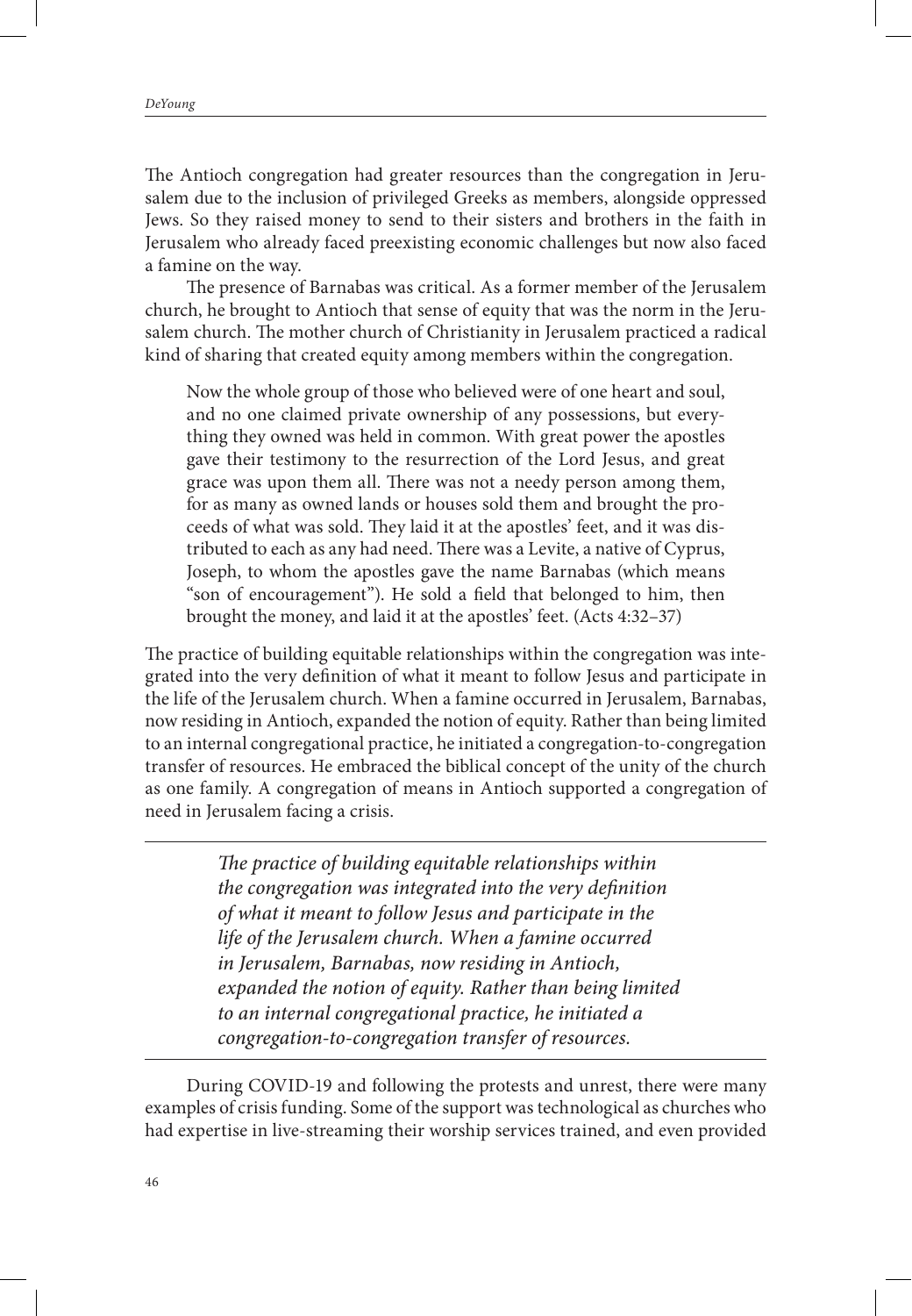the needed technology for, congregations with less tech savvy. Some churches with more resources provided financial support for congregations after COVID-19 devastated their already meager budgets.

In Minneapolis following the killing of George Floyd, black neighborhoods that were already food deserts had their groceries and pharmacies damaged and destroyed. Black churches assessed the needs of their members and partnered with white congregations who provided food, transportation, and money. Many white Christians volunteered their time to clean up areas where the rubble of looted and arson-burned businesses remained. Like the Antioch church reaching out to the Jerusalem church in a time of famine, charitable actions address inequities that are multiplied in time of crisis and demonstrate the inherent feeling that all churches belong to the same family.

As an aside, equity is not only the exchange of resources. It also involves how the process is managed. In a further action that expressed a respect for equity in leadership, Barnabas and Saul personally delivered the offering to the elders in Jerusalem—the apostles Peter, James, and John. In other words, the leaders of the better-resourced church sent their lead pastors to personally deliver the money to the lead pastors at the poorer congregation. They did not send an associate mission pastor. Equity in leadership interaction was essential to the process.

Building equity relationships between local congregations is rare today. Yet moments of crisis do bring out charitable instincts that seek to address the increased equity gaps that form on top of the preexisting disparities.

## Systemic Equity as a Core Value of the Church

Unfortunately, crisis responses to inequities do not remedy deeply rooted systemic disparities. The monetary provision from the Antioch church to address famine conditions did not transform the reality that members of the Jerusalem church faced daily economic challenges rooted in systemic inequities in society. The generosity of the Antioch church in a season of global famine seems to have been a one-time act of charity.

The persistent equity gaps in US society have caused some to call for a program of reparations. The church, when it steps into its prophetic role, is seen as a moral voice in society. The church could use its moral authority to call for reparations for black and indigenous people in the United States. In their recent book on reparations, William A. Darity Jr. and A. Kirsten Mullen use the acronym ARC acknowledgment, redress, and closure—to suggest the process of addressing historic racial disparities.<sup>8</sup> According to the authors, reparations are effective when "an improved position for blacks [and Native Americans] is associated with sharp and enduring reductions in racial disparities, particularly economic disparities

<sup>8</sup> William A Darity Jr. and A. Kirsten Mullen, *From Here to Equality: Reparations for Black Americans in the Twenty-First Century* (Chapel Hill: The University of North Carolina Press, 2020), 2–3.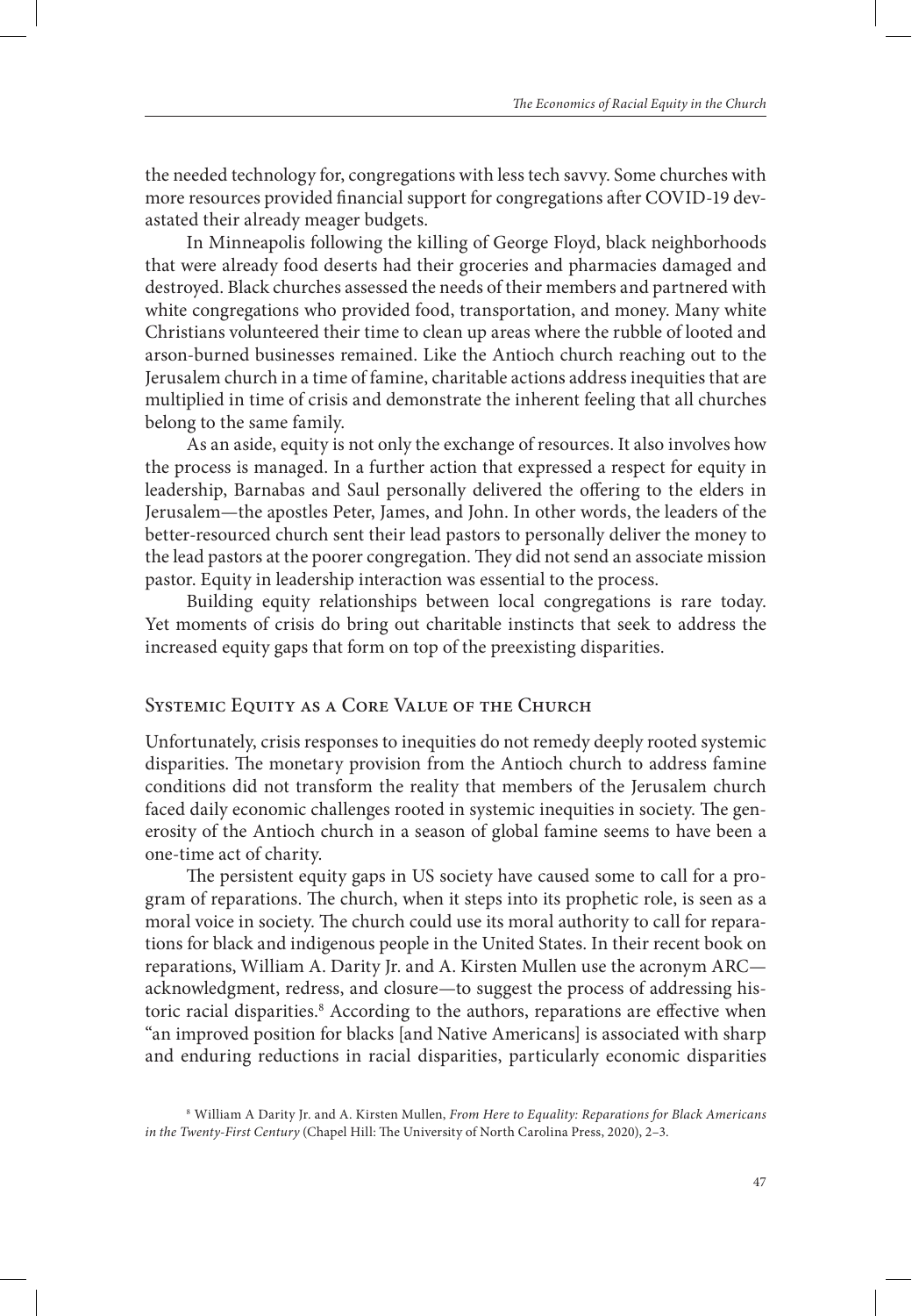like racial wealth inequality, and corresponding sharp and enduring improvements in black [and Native American] well-being."9

There is biblical precedent for confession and reparations. I offer two examples, one from the Hebrew Scriptures and one from the New Testament:

The Lord spoke to Moses, saying: Speak to the Israelites: When a man or a woman wrongs another, breaking faith with the Lord, that person incurs guilt and shall confess the sin that has been committed. The person shall make full restitution for the wrong, adding one-fifth to it, and giving it to the one who was wronged. (Numbers 5:5–7)

Zacchaeus stood there and said to the Lord, "Look, half of my possessions, Lord, I will give to the poor; and if I have defrauded anyone of anything, I will pay back four times as much." (Luke 19:8)

While it is right for the church to call for national reparations, the same racial disparities that exist in society are evident in the church. Predominantly white denominations generally have significantly more resources than historically black denominations in the United States. White congregations of similar size are typically better off than their counterparts who are black, indigenous, or other people of color (BIPOC). The church has little credibility to call for reparations in society without addressing its own racial inequities.

> *While it is right for the church to call for national reparations, the same racial disparities that exist in society are evident in the church.*

For wisdom on this matter, let us return to the first-century church. Of course, the economic gaps in society between oppressed Jews and privileged Greeks and Romans were also fully evident in the church. Sometime after Paul and Barnabas delivered the Antioch monetary relief package to the Jerusalem church, they met again with the leaders in Jerusalem. In Galatians 2 Paul describes this meeting that he and Barnabas had with Peter, James the brother of Jesus, and John. The meeting was for the purpose of discerning how to include the growing numbers of Greeks and Romans joining the church, without losing the Jewish presence and voice. The apostle James asked Paul and Barnabas to "remember the poor" (Gal 2:10). This was likely a reference to some sort of equity or reparations relationship between the growing and more prosperous congregations that included (and at times were dominated by) Greeks and Romans and the economically challenged, predominantly Jewish congregations in Palestine. This is something that Paul and Barnabas were "eager to do."

<sup>9</sup> Darity and Mullen, *From Here to Equality,* 3.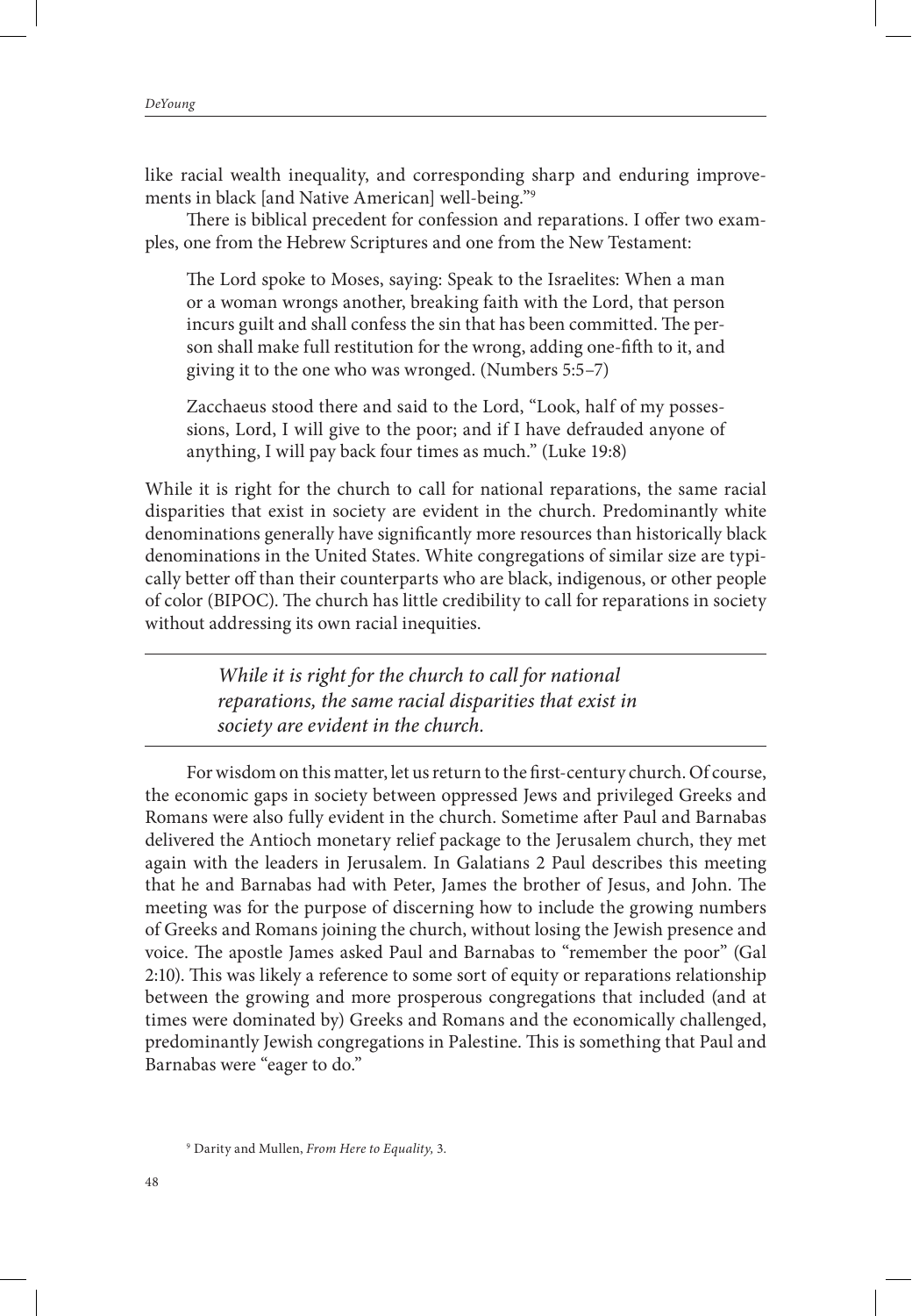We read in the apostle Paul's letters that he did indeed respond to the request of the leaders from the Jerusalem church. He organized a collection of money for the Jerusalem church from churches he started in the Greek-speaking world of the Roman Empire. He described this initiative in his letter to the Romans:

At present, however, I am going to Jerusalem in a ministry to the saints; for Macedonia and Achaia have been pleased to share their resources with the poor among the saints at Jerusalem. They were pleased to do this, and indeed they owe it to them; for if the Gentiles have come to share in their spiritual blessings, they ought also to be of service to them in material things. (Romans  $15:25-27$ )<sup>10</sup>

Paul spent a few years on this initiative. This was not a one-time crisis-based response. I believe he was creating a system-wide action for equity in his churches. Paul even recommended a weekly set-aside of funds to go to Jerusalem (1 Cor 16:1– 2). We do not know the outcome of this project that so consumed Paul. Yet it seems to be an effort to build an ongoing equity mechanism for the church to express its unity. As was the practice in the Jerusalem church of an internal sharing to build equity in community, Paul was creating a church-wide practice of equity.

> *The church has little credibility to call for reparations in society without addressing its own racial inequities.*

What is even more striking is that Paul saw this as a reciprocal act. He noted that Roman and Greek Christians were in debt to Jewish Christians for the gospel. They had received "spiritual blessings" from Jewish Christians who introduced them to Jesus Christ, and they now needed to reciprocate with what Jewish Christians in Jerusalem needed, "material things." Because Greeks and Romans received the gospel from the Jewish church, they should support the Jewish Christians materially (economic reparations). Yet more than simple redress, it was an expression of unity, of being one church. The work of racial equity is a justice initiative. But Paul did not see it as only an act of justice. He declared that the economic reparations he was implementing were based in a relational reciprocity. The Greek and Roman Christians *owed* this to Jewish Christians.

Greek and Roman Christians received spiritual blessings through joining the church founded by Jewish Christians and through embracing a Jewish Christ. These spiritual blessings were found in gaining freedom from the dehumanizing effects of colonialism and a Roman supremacy identity. Their Roman colonial identity was switched to an identity in Jesus Christ. To demonstrate this transformation available in Christ, Paul took the language used for Caesar—"Son of God,"

<sup>&</sup>lt;sup>10</sup> See also 1 Cor 16:1-4; 2 Cor 8:1-9:15; cf. Gal 2:10. For a good overview of Paul's collection for Jerusalem, see Paul B. Duff, "Focus On: Paul's Collection for the Poor in Jerusalem," *Oxford Biblical Studies Online*, https://global.oup.com/obso/focus/focus\_on\_paul\_collection/.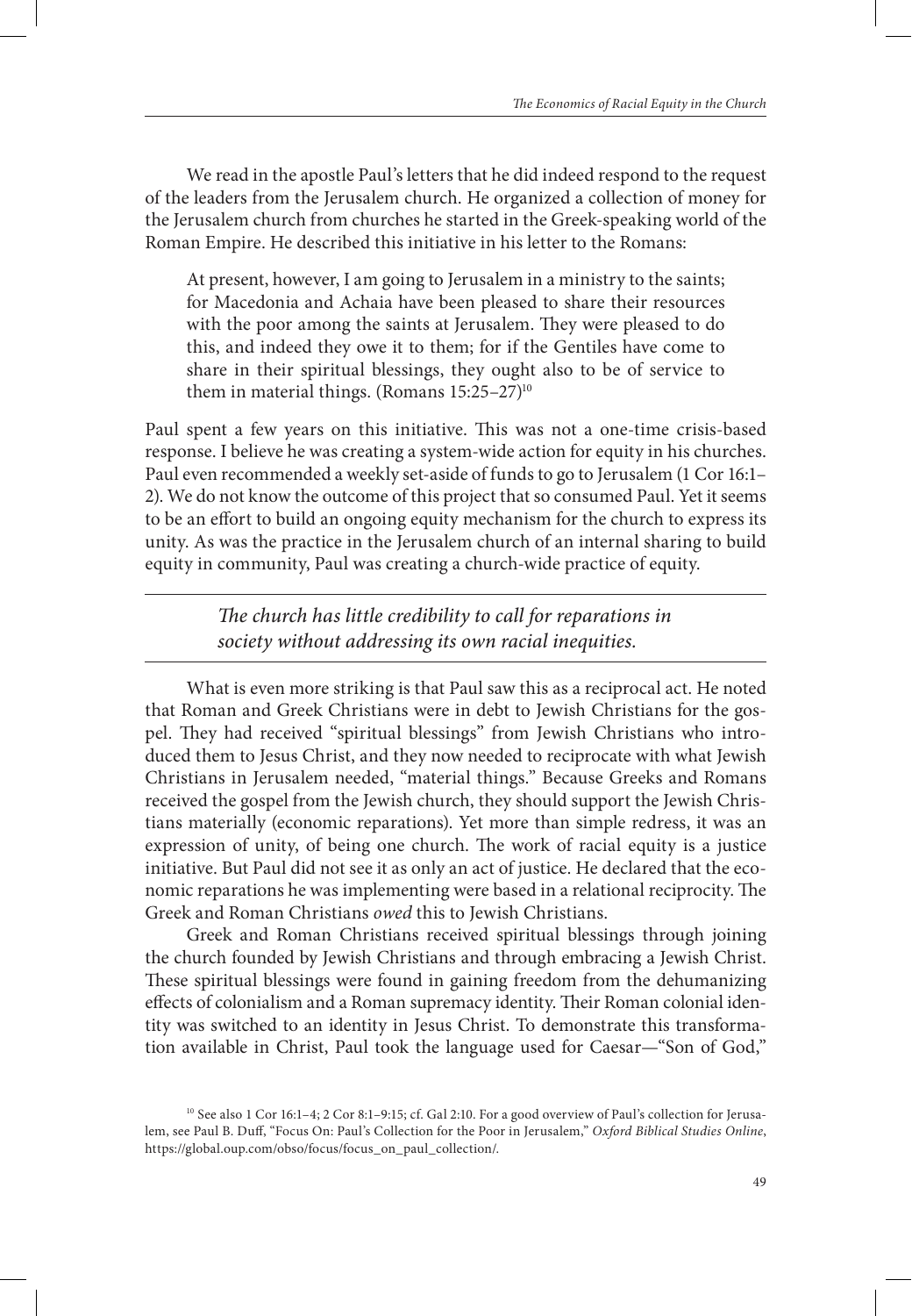"Lord," "Redeemer," "Savior," "Liberator," "God"—and used it for Jesus Christ. Paul believed that through Jesus's death on a cross and his resurrection, Romans and Greeks with power and privilege could be transformed by God's reconciling grace.

> *The work of racial equity is a justice initiative. But Paul did not see it as only an act of justice. He declared that the economic reparations he was implementing were based in a relational reciprocity.*

Paul and the first-century Jewish followers of Jesus were able to look through the distortions of domination and colonization and see the humanity of Romans and Greeks. So they invited them into the church family. Romans and Greeks gained the spiritual blessing of an identity rooted in Christ and liberation from a colonial supremacist mindset. Jewish Christians received the needed material blessing of economic support. Equity was reciprocal.

## A Reciprocal Equity in Today's Church

The fact that congregations and denominations in the United States mirror the racial disparities in broader society is troubling. Furthermore, the integrity of the church as a moral voice for reparations, justice, and equity in the United States is compromised by the evidence of its own internal issues of inequity. We must consider how to follow the apostle Paul's example of creating ongoing equity mechanisms in the church. White denominations and congregations of means must invest in creating an economic equity with BIPOC churches. Also, Paul's further statement that economic support was an act of reciprocity has merit today.

In his book *White Too Long: The Legacy of White Supremacy in American Christianity*, Robert P. Jones writes:

The historical record of lived Christianity in America reveals that Christian theology and institutions have been the central cultural tent pole holding up the very idea of white supremacy. And the genetic imprint of this legacy remains present and measurable in contemporary white Christianity. . . . After centuries of complicity, the norms of white supremacy have become deeply and broadly integrated into white Christian identity, operating far below the level of consciousness. To many well-meaning white Christians today—evangelical Protestant, mainline Protestant, and Catholic—Christianity and a cultural norm of white supremacy now often feel indistinguishable, with an attack on the latter triggering a full defense of the former.<sup>11</sup>

<sup>11</sup> Robert P. Jones, *White Too Long: The Legacy of White Supremacy in American Christianity* (New York: Simon & Schuster, 2020), 6, 10.